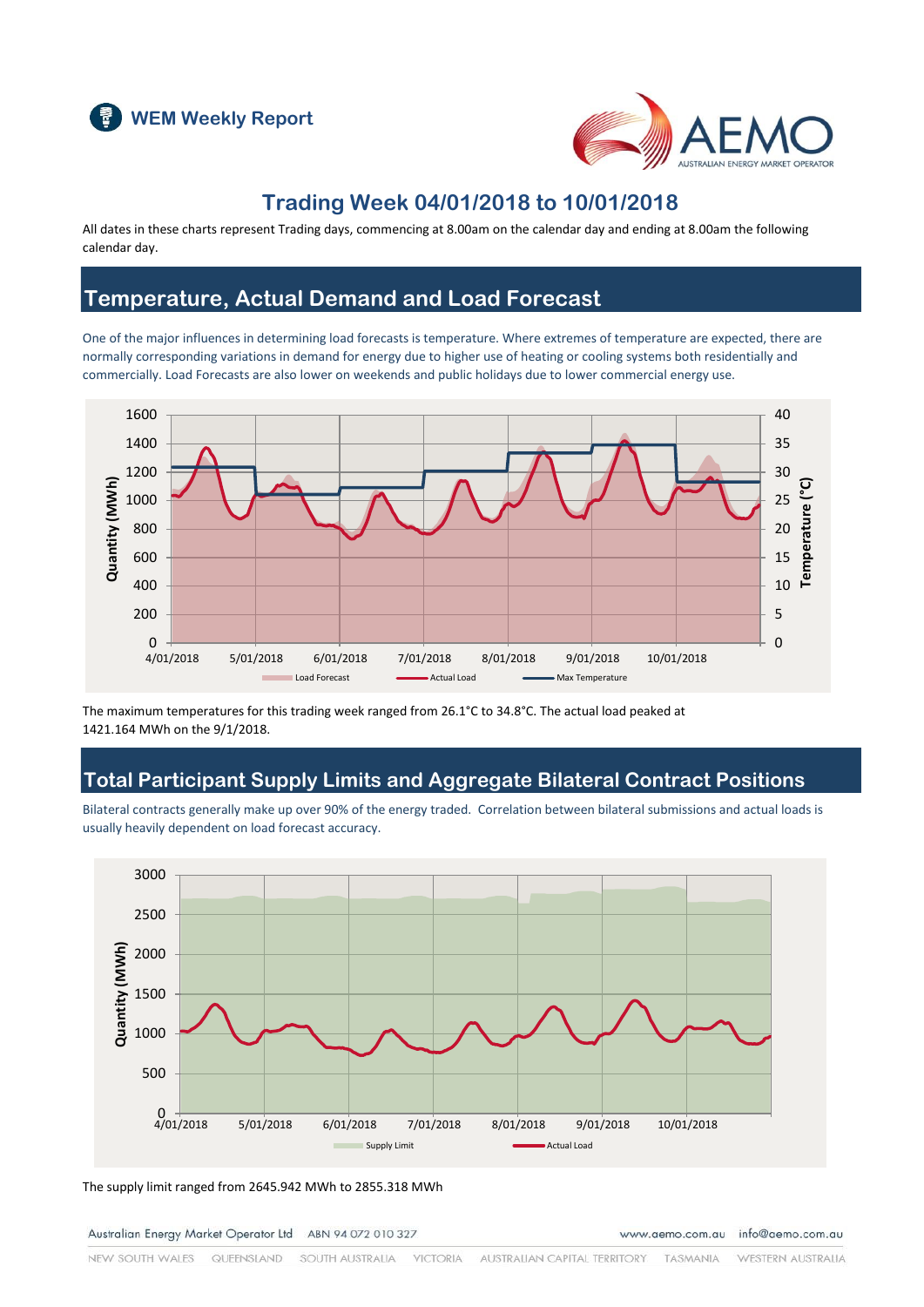## **Net Balancing Market Trades**

Bilateral contracts and STEM trading are generally based on the forecast energy requirements of Participants. When the forecast requirements are higher or lower than the actual requirements for a day, this Market energy must be bought and sold in the balancing mechanism. This graph shows the estimated net balancing trades.



The majority of the balancing activity this week occurred within Balancing Demand. The maximum balancing demand for the week reached 264.8535 MWh on the 8/1/2018. The maximum balancing supply for the week reached -40.814 MWh on the 10/1/2012.

# **Total Traded Energy**

This chart represents a comparison between the total net energy that is traded in Bilateral Contracts, the STEM and the balancing mechanism. Balancing Supply represents cases in which the total contract position is greater than the demand and customers must supply energy back to balancing. Balancing Demand represents cases in which the total contract position is less than the demand and customers must purchase energy from balancing.



Total balancing supply equalled -310.294 MWh whereas total balancing demand equalled 25522.18 MWh. The Total STEM Traded quantity was 10496.333 MWh, with the STEM Clearing Quantity ranging between 1.341 MWh and 104.244 MWh.

www.aemo.com.au info@aemo.com.au